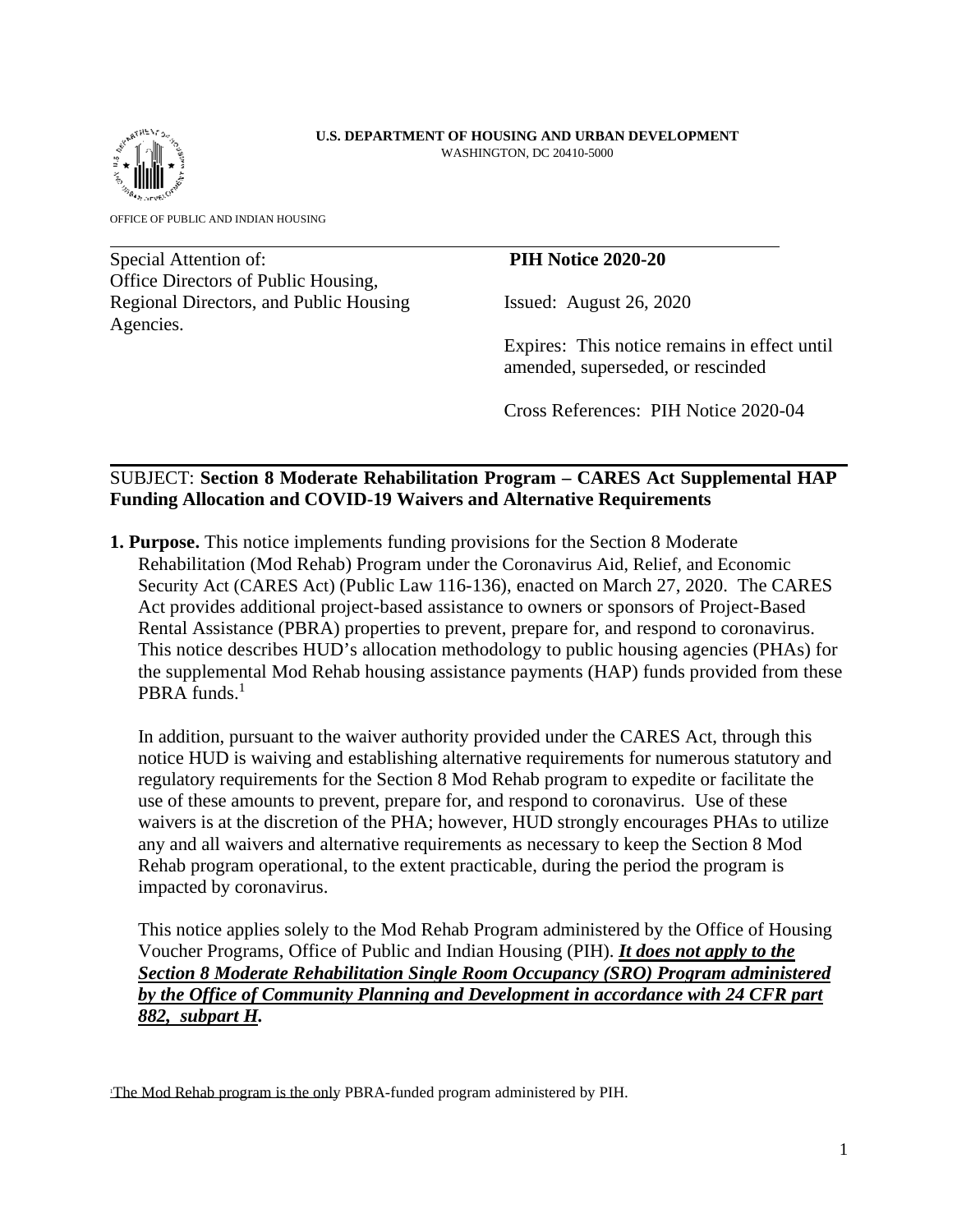**2. Background.** The Mod Rehab Program regulations are found at 24 CFR Part 882 Subparts D and E. Currently, expiring Mod Rehab contracts between the PHA and owners of properties are eligible for renewal under Section 524(b)(3) of the Multifamily Assisted Housing Reform and Affordability Act of 1997. Mod Rehab projects under contract are also eligible to convert to Project-Based Voucher (PBV) assistance or PBRA under the second component of the Rental Assistance Demonstration (RAD) as provided in Notice H 2019-09 PIH 2019-23 (HA).

Over 150 PHAs administer the Mod Rehab Program contracts between owners of properties, serving over 15,000 households through hundreds of contracted units. The PHAs, among many other responsibilities, select and refer eligible families to the owner from the PHA's Mod Rehab waiting lists to fill vacant assisted units in the Mod Rehab project. Owners select families for occupancy after screening each potentially eligible family.

Under the CARES Act, Congress appropriated an additional amount for PBRA to prevent, prepare for, and respond to coronavirus, including to provide additional funds to maintain normal operations and take other necessary actions during the period that the program is impacted by coronavirus, for assistance to owners of properties receiving project-based assistance. For the Section 8 Mod Rehab program, and in the context of the current public health emergency, the CARES Act further provides *that the Secretary may waive, or specify alternative requirements for, any provision of any statute or regulation that the Secretary administers in connection with the use of amounts made available under this heading in this Act (except for requirements related to fair housing, nondiscrimination, labor standards, and the environment), upon a finding by the Secretary that any such waivers or alternative requirements are necessary to expedite or facilitate the use of such amounts to prevent, prepare for, and respond to coronavirus.* Through issuance of this notice, HUD is waiving certain statutes and regulations to provide PHAs with the flexibility to adjust program practices where necessary to prioritize mission critical functions when normal Mod Rehab program operations are restricted and severely constrained due to COVID-19, to further prevent the spread of COVID-19, and to mitigate the health risks posed by COVID-19 to PHA staff, families, owners, and their communities at large.

**3. Summary of CARES Act Supplemental Mod Rehab funding.** The total supplemental appropriation from Congress for the PBRA programs is \$1,000,000,000. Of that amount, HUD is allocating \$10,000,000 to the Mod Rehab Program.

HUD provided guidance on the allocation of the initial \$800,000,000 of the PBRA CARES Act funding that went out for other PBRA programs through memorandum from Tobias Halliday, Director, Office of Asset Management and Portfolio Oversight (OAMPO) on May 28, 2020.

https://www.hud.gov/sites/dfiles/Housing/documents/CARES\_Sec\_8\_Funding\_Allocations.pdf. The CARES Act excerpt for the PBRA is attached as Appendix A.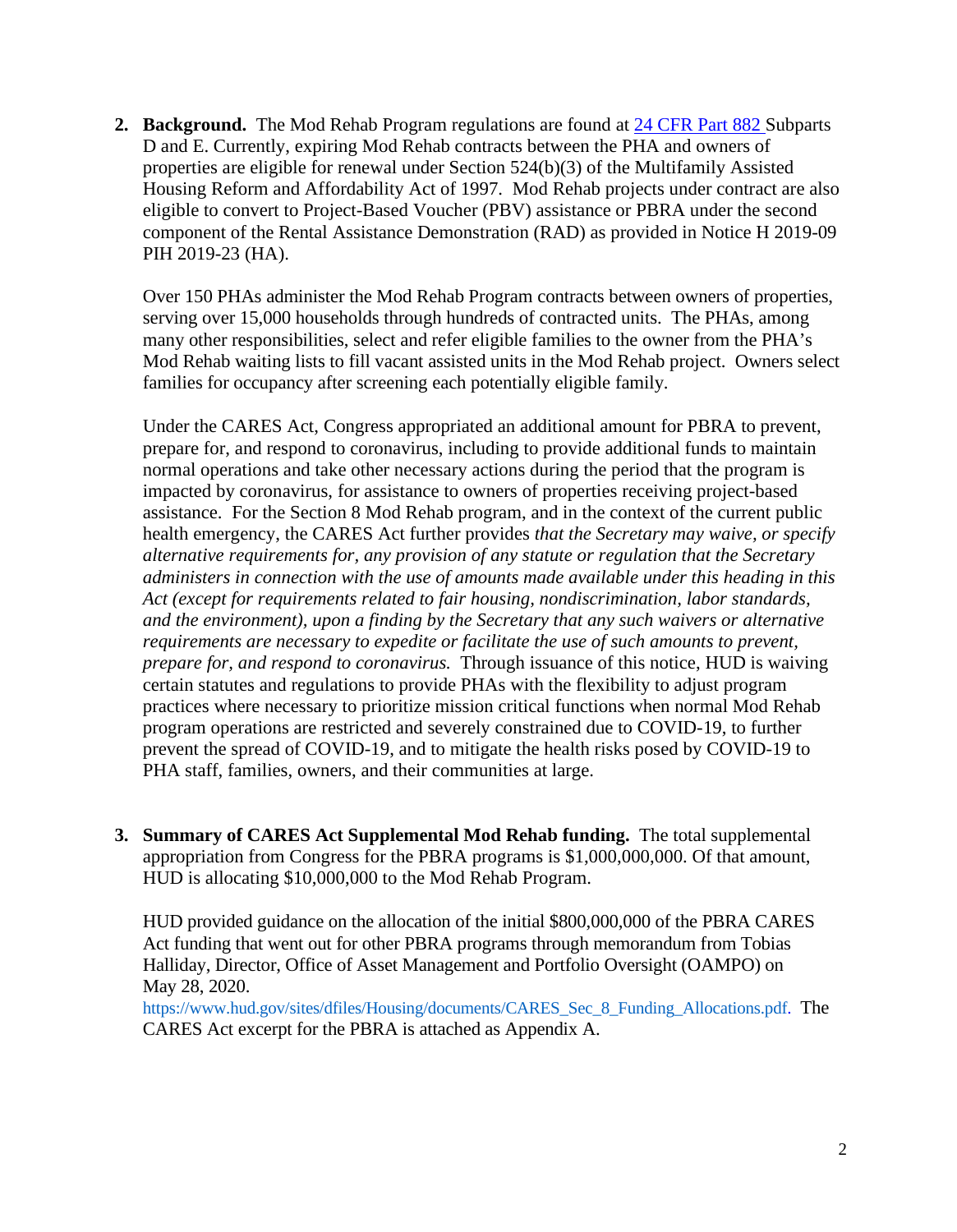**4. Calculation Methodology**. HUD will make available \$10,000,000 to PHAs administering the Mod Rehab Program for eligible activities described in section 5 of this notice. Funds will be obligated to all PHAs by no later than the week of August 24, 2020. The methodology for determining each PHA's eligibility amount is the following:

(a) The PHA's average monthly Mod Rehab renewal funding amount is calculated by dividing the PHA's 2020 Mod Rehab contract renewal funding allocation by 12.

(b) The average monthly Mod Rehab HAP renewal funding amounts for all PHAs is totaled and compared to the available \$10,000,000 to determine the proration factor.

(c) The proration factor is applied to the PHA's average monthly Mod Rehab HAP renewal funding amount to determine the amount of the PHA's funding award.

PHAs will request these funds by contacting their Financial Analysts at the Financial Management Center. Detailed instructions for requesting the funds will be provided in the Amended Annual Contribution Contract (ACC) cover letter provided to each PHA once funds have been obligated.

- **5. Eligible Expenses.** PHAs must use the CARES Act Mod Rehab funding for housing assistance payments to owners. These resources, in addition to amounts appropriated under the fiscal year 2020 appropriations Act, are available for eligible HAP expenses, including to cover any increased HAP amounts resulting from decreases in the calculated tenant rent resulting from reduced tenant income. These funds may also be used for vacancy payments in accordance with 24 CFR 882.411.
- **6. Period of Availability.** Under the CARES Act, these supplemental Mod Rehab funds may only be used for eligible HAP expenses as discussed in section 5 of this notice. HUD recognizes that the Mod Rehab Program will continue to be impacted by coronavirus well beyond the immediate challenges of operating during shelter-in-place/stay-at-home orders or recommended social distancing practices. Consequently, the period of availability for these funds is the duration of calendar year 2020, unless this period is subsequently extended by HUD.

Notwithstanding this period of availability, HUD strongly urges PHAs to use this Mod Rehab supplemental funding first to cover its HAP payments to Mod Rehab owners before expending its regular Mod Rehab funding. As discussed in section 8 below, there are unique tracking and reporting requirements for these Mod Rehab supplemental funds.

**7. Ineligible Expenses.** The funding provided through this notice can only be used for housing assistance payments and vacancy payments in accordance with the Mod Rehab program requirements and regulations. The funding cannot be used for PHA administrative expenses or the repayment of debts or any amounts owed to HUD or program participants including, but not limited to, Office of Inspector General (OIG), or other monitoring review findings.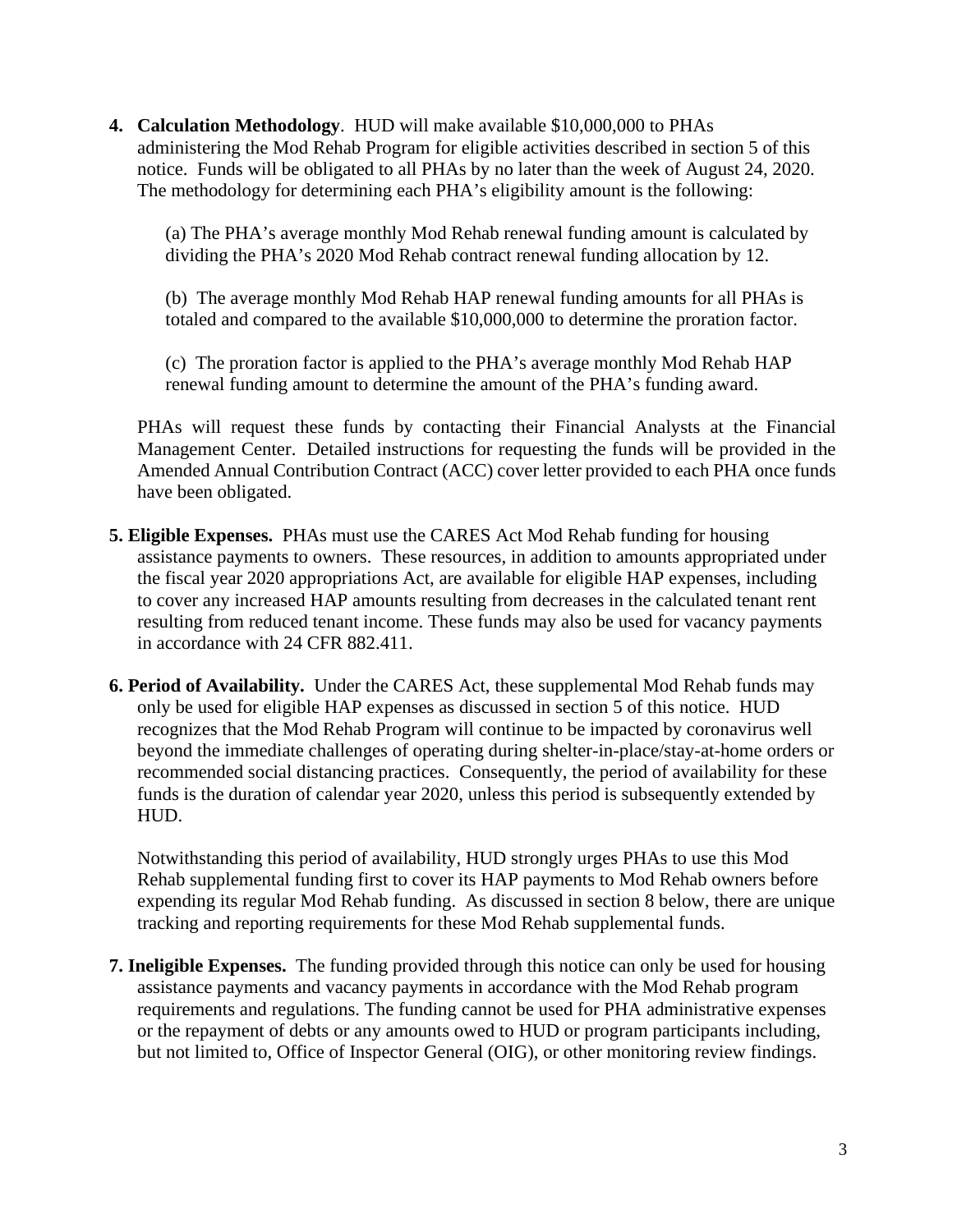**8. Reporting Requirements.** Section 15011 of the CARES Act requires that recipients of \$150,000 or more of CARES Act funding submit, not later than 10 days after the end of each calendar quarter, a report containing information regarding the amount of funds received; the amount of funds obligated or expended for each project or activity; a detailed list of all such projects or activities, including a description of the project or activity; and detailed information on any subcontracts or subgrants awarded by the recipient.

As outlined in the Office of Management and Budget (OMB) memorandum, M-20-21, existing reporting requirements are anticipated to meet the requirements of Section 15011, but the content and format for this reporting is still under development and will need to be reviewed against current program practices. The Department will work in coordination with OMB to ensure that this requirement can be fulfilled by recipients of CARES Act funding in a manner that utilizes to the greatest extent possible existing reporting streams, providing the necessary transparency and accountability with minimal additional burden.

Reporting to HUD is necessary and the Department will release recommended accounting guidance and required reporting requirements in the near future. These funds must be reported separately from regular Mod Rehab Program contract renewals and cannot be combined or accumulated as program reserves. In the meantime, the PHAs should create separate project accounting for the CARES Act funding. Unspent funds as of the end of the period of availability must be remitted to HUD.

**9. PHA Audits.** 24 CFR 882.516(e) allow for periodic PHAs audits in accordance with 2 CFR part 200, subpart F. Documents related to all financial management and activities funded under the Mod Rehab program must be kept for a period of five fiscal years after the fiscal year in which the funds were received. In addition, guidance in the Office of Management and Budget (OMB) super circular—2 CFR 200.333(b)—allows federal agencies (including HUD) to extend the record-retention period for non-federal entities if this is done in writing. Therefore, HUD reserves the right to extend the record-retention period beyond five fiscal years and will notify PHAs in writing when such extensions are warranted.

**10. COVID-19 Statutory and Regulatory Waivers and Alternative Requirements for the Mod Rehab program.** HUD has previously provided waivers for the Public Housing program, Housing Choice Voucher (HCV) program, Indian Housing Block Grant program, and Indian Community Development Block Grant program under PIH Notices 2020-05 and 2020-13. Pursuant to the authority provided under the CARES Act, through this notice HUD is now waiving and establishing alternative requirements for numerous statutory and regulatory requirements for the Section 8 Mod Rehab program to expedite or facilitate the use of these amounts to prevent, prepare for, and respond to coronavirus. Use of these waivers is at the discretion of the PHA; however, HUD strongly encourages PHAs to utilize any and all waivers and alternative requirements necessary to keep the Section 8 Mod Rehab program operational to the extent practicable.

Through this Notice HUD is making the waivers and alternative requirements listed in this Notice effective immediately as of the date of this Notice for those PHAs that elect to adopt them. The use of these waivers is at the discretion of the individual PHA. A PHA may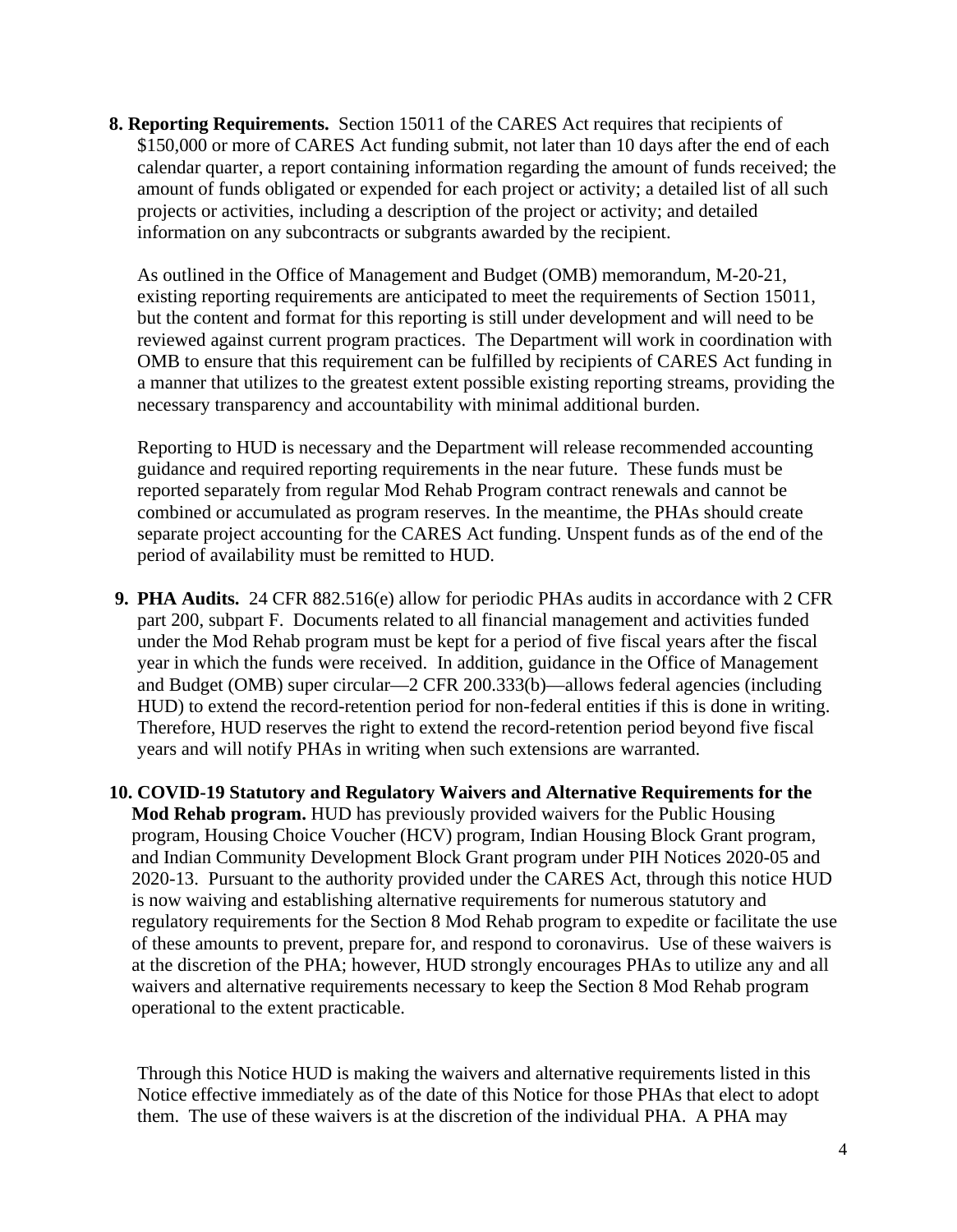choose to apply all, some, or none of the waivers to their Mod Rehab program. PHAs may continue to request regulatory waivers from HUD in accordance with Notice PIH 2018-16 for waivers that are not covered by this Notice, however, the PHA may not implement those waivers until the waiver request is approved by HUD.

Some of the waivers require the use of alternative requirements. If the PHA adopts a waiver with an alternative requirement, the PHA must comply with all the terms and conditions of the alternative requirement. Please see the individual waiver descriptions for information on the applicable alternative requirements.

**11. COVID-19 Waivers – Communications and Public Notice.** PHAs are required to keep written documentation that records which waivers the PHA applied to their Mod Rehab program and the effective dates of each waiver. A PHA does not need to notify HUD or receive HUD approval to begin utilizing these waivers/alternative requirements. However, HUD may subsequently require the PHA to provide information to HUD on the waivers used by the PHA and the date the PHA applied the waiver.

If a PHA chooses to apply any of the waivers provided under this Notice, the PHA is required to publicly post or otherwise make available to the public a list of such waivers and alternative requirements by whatever means it considers most effective (e.g., posting to its website, posting at the mod rehab property). The PHA is also required to notify affected families and owners of any impacts that the waiver and alternative requirement (where applicable) may have on them by whatever means it considers most effective as soon as practicable. HUD recognizes that the COVID-19 pandemic presents unique challenges from a staffing and communication perspective and encourages PHAs to adapt their communications in consideration of local conditions and resources. For example, a PHA may need to initially provide this notification by placing the information on its website and as a voice-mail message and then follow up with more formal written notice as circumstances allow.

HUD reminds PHAs that all materials, notices, and communications to families regarding the use of the waiver authorities must be clearly communicated and provided in a manner that is effective for persons with hearing, visual, and other communication-related disabilities consistent with Section 504 of the Rehabilitation Act (Section 504) and HUD's Section 504 regulation, and Titles II or III of the Americans with Disabilities Act (ADA) and implementing regulations. Section 504 and the ADA require recipients to ensure effective communication with applicants, participants, and members of the public and to provide appropriate auxiliary aids and services where necessary to afford individuals with hearing, vision, and other communication-related disabilities an equal opportunity to access information. PHAs must provide appropriate auxiliary aids and services necessary to ensure effective communication in all notices and communications, which includes ensuring that information is provided in appropriate accessible formats as needed, e.g., Braille, audio, large type, assistive listening devices, and sign language interpreters, accessible websites and other electronic communications (See 24 CFR 8.6, 28 CFR 35.160, and 28 CFR 36.303).

PHAs must also continue to take reasonable steps to ensure meaningful access to their programs and activities to Limited English Proficient (LEP) individuals. As an aid to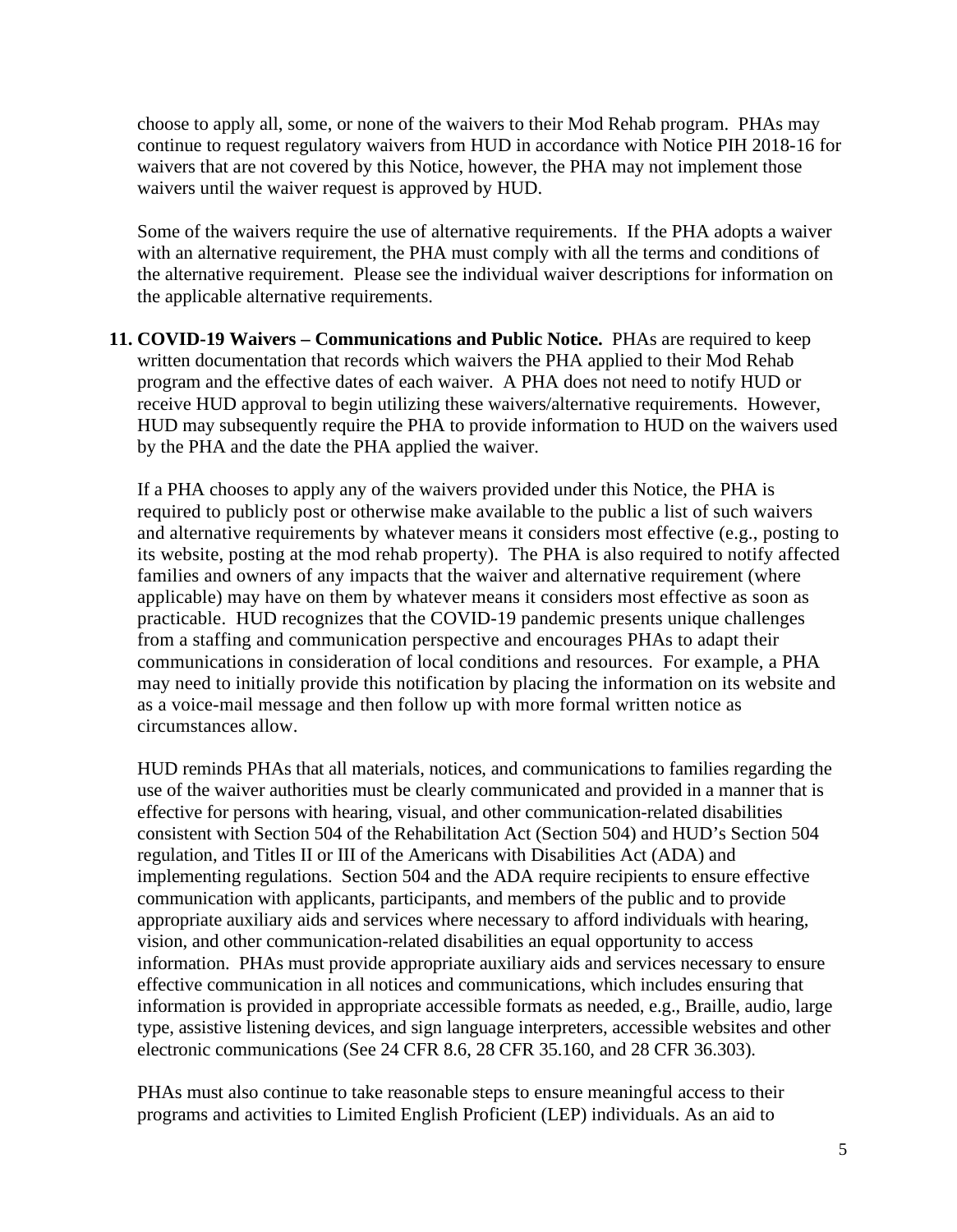recipients, HUD published Final Guidance to Federal Financial Assistance Recipients Regarding Title VI Prohibition Against National Origin Discrimination Affecting Limited English Proficient Persons (LEP Guidance) in the Federal Register on January 22, 2007 (72 FR 2732).

LEP guidance and information is available here: https://www.federalregister.gov/documents/2007/01/22/07-217/final-guidance-to-federalfinancial-assistance-recipients-regarding-title-vi-prohibition-against.

**12. COVID-19 Waivers – Period of availability.** These Mod Rehab waivers and alternative requirements are effective for immediate use by PHAs as of the date of this Notice. The specific statute, regulation, and/or sub-regulatory guidance being waived (as applicable), the period of availability, and the alternative requirement (if applicable) are found in section 13 of this Notice. In general, the period of availability ends on December 31, 2020. The period of availability for these waivers/alternative requirements, collectively or individually, may be further extended by PIH Notice should HUD determine this to be necessary. PHAs are not required to keep the waiver/alternative requirement in place for the full period of availability (including any extension) but may at any time choose to revert to regular Mod Rehab program requirements and operations.

# **13. List of Mod Rehab Waivers Available to PHAs.**

### **MR-1: Family Income and Composition: Delayed Annual Examinations**

Statutory Authority: Section 3(a)(1) of the USHA of 1937

Regulatory Authority: 24 CFR § 882.515(a)

Description: PHAs are required to conduct a reexamination of family income and composition at least annually. Recognizing the foreseeable difficulties in complying with this requirement in light of the COVID-19 pandemic, HUD is waiving this statutory and regulatory requirement to permit PHAs to delay annual reexaminations of Mod Rehab families.

Period of Availability: All annual recertifications due in Calendar Year (CY) 2020 must be completed by December 31, 2020.

### **MR-0: Family Income and Composition: Annual Examination; Income Verification Requirements**

Regulatory Authority: 24 CFR §5.233(a)(2)

Sub-regulatory Guidance: PIH Notice 2018-18

Description: PHAs are required to use the Enterprise Income Verification (EIV) System for verification of family income at the annual examination. 24 CFR §5.233(a)(2) requires PHAs to use EIV as a third-party source to verify tenant employment and income information during mandatory reexaminations or recertifications of family composition and income in accordance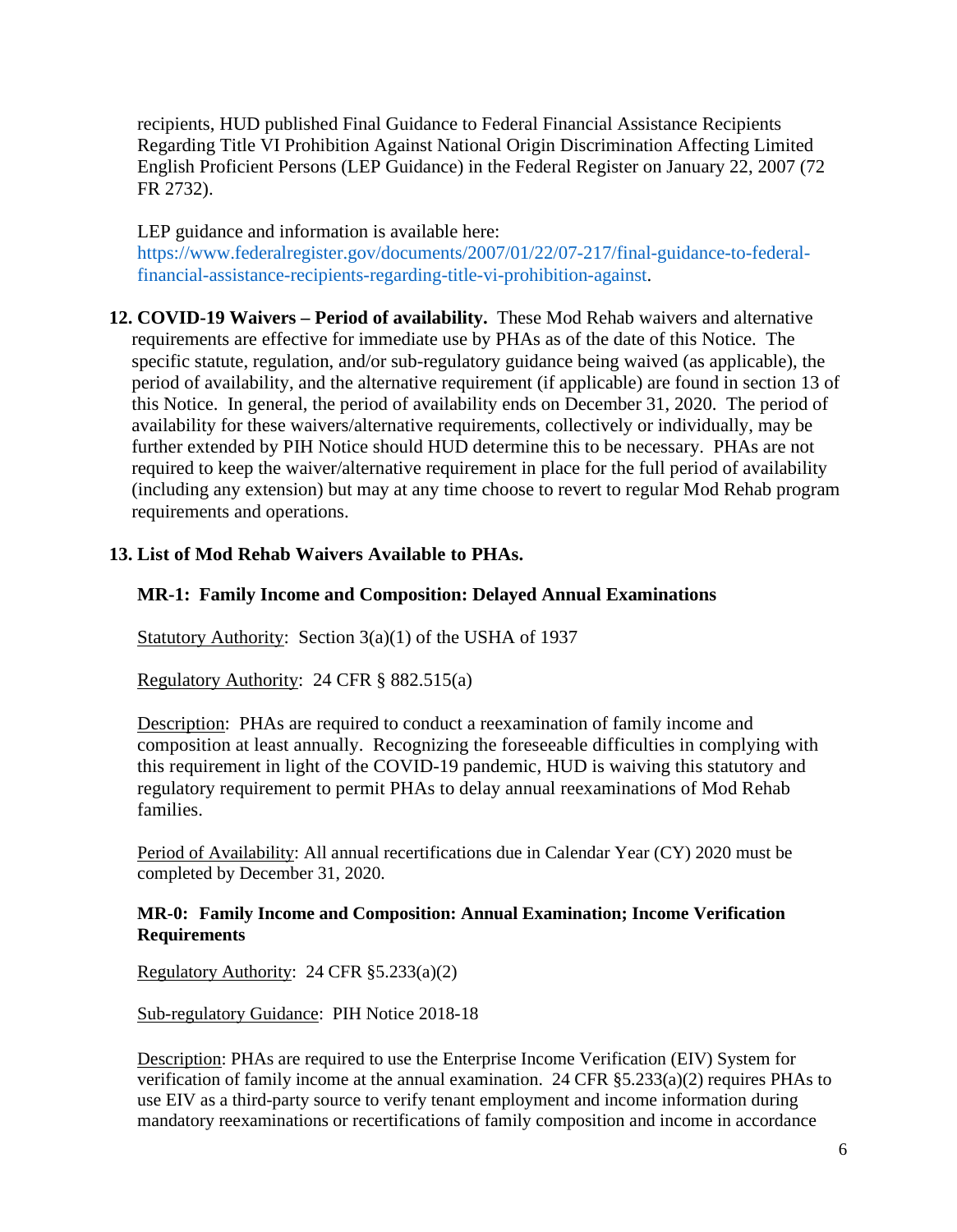with §5.236 and administrative guidance issued by HUD. PIH Notice 2018-18 describes the required verification hierarchy process PHAs must follow. HUD understands that documentation may be difficult to obtain as a result of the COVID-19 pandemic. PHAs are also facing challenges with securely accessing HUD systems while many if not all staff are working remotely.

To address these challenges, HUD is waiving the requirements to use the income hierarchy described by PIH Notice 2018-18 and will allow PHAs to forgo third-party income verification requirements for annual reexaminations, including the use of EIV, if the PHA wishes to conduct the annual recertification rather than delaying the family's annual recertification (as permitted under MR-1 above).

During the allowable period of availability, PHAs may consider self-certification as the highest form of income verification to process annual reexaminations. This may occur over the telephone (but must be documented by PHA staff with a contemporaneous written record), through an email or postal mail with a self-certification form by the tenant, or through other electronic communications. PHAs are encouraged to incorporate procedures to remind families of the obligation to provide true and complete information.

PHAs are further reminded that there is no HUD requirement that income and family composition examinations and recertifications must be conducted in-person unless determined necessary as a reasonable accommodation for a person with a disability. In such cases, PHAs may look to applicable public health guidelines and any state or local ordinance on how to maintain appropriate health precautions (e.g., social distancing).

PHAs that conduct annual examinations under this waiver/alternative requirement will be responsible for addressing any material discrepancies that may arise later. For example, if a tenant self-certified that the tenant lost their job, but later the EIV Income Validation Tool (IVT) shows the tenant's employment continued, the PHA must take enforcement action in accordance with their policies and procedures.

Period of Availability: The period of availability to conduct annual reexaminations using these modified verification requirements ends on December 31, 2020.

### **MR-3: Family Income and Composition: Interim Examinations**

Statutory Authority: Section 3(a)(1) of the USHA of 1937

Regulatory Authority: 24 CFR §§ 5.233(a)(2), 882.515(b)

Sub-regulatory Guidance: PIH Notice 2018-18

Description: 24 CFR § 882.515(b) provides that if the PHA receives information concerning a change in the family's income or other circumstances between regularly scheduled reexaminations, the PHA must consult with the family and make any adjustments determined to be appropriate. Any change in the family's income or other circumstances that results in an adjustment in the Total Tenant Payment, Tenant Rent, and Housing Assistance Payment must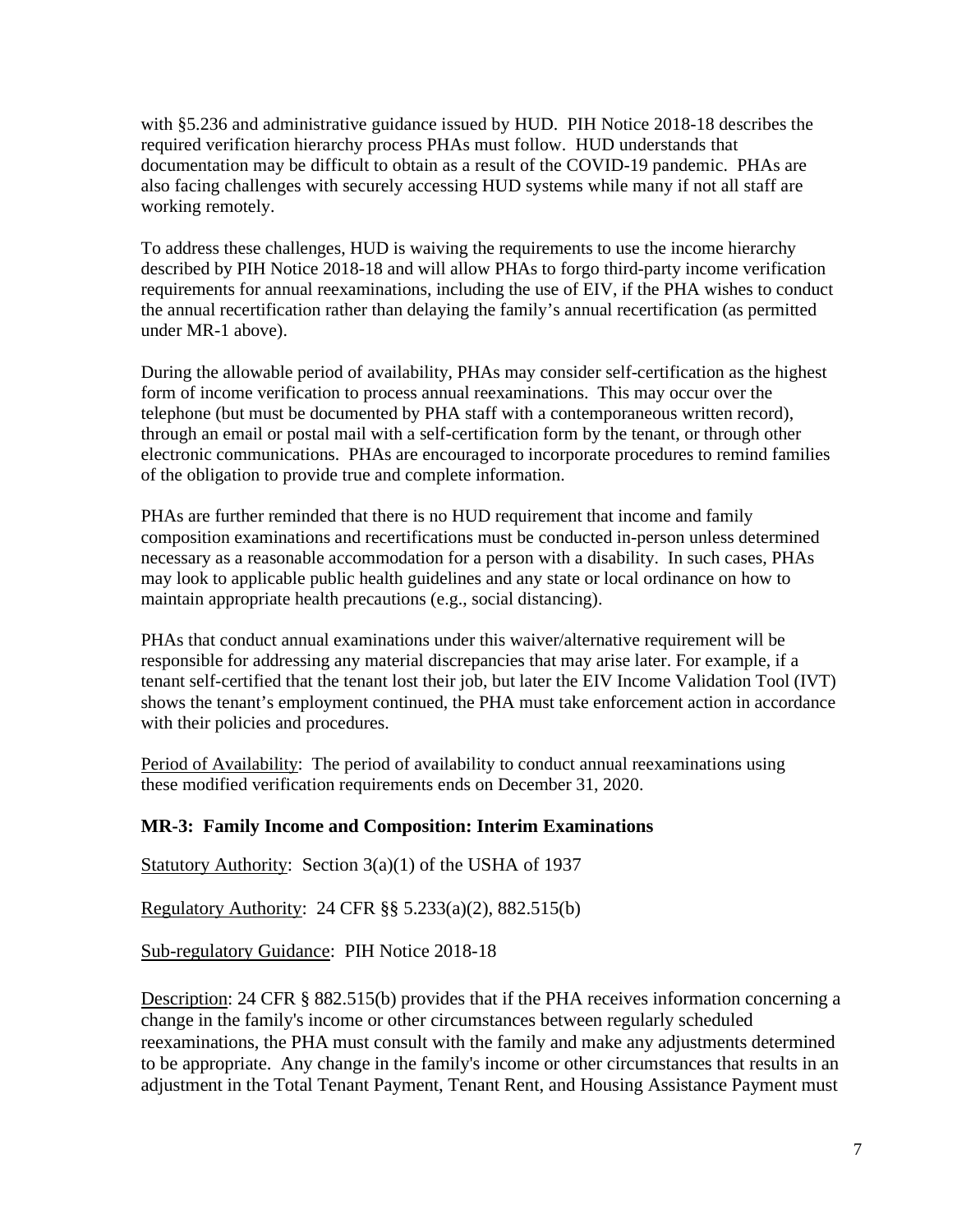be verified. In most cases, the reason a family requests an interim determination is due to a loss in income or a change in family composition.

PHAs are required to use EIV for verification of family income at interim reexamination. 24 CFR  $\S$  5.233(a)(2) requires PHAs to use EIV as a third-party source to verify tenant employment and income information during mandatory reexaminations or recertifications of family composition and income in accordance with §5.236 and administrative guidance issued by HUD. PIH Notice 2018-18 further describes the required verification hierarchy process PHAs must follow.

To assist PHAs that may be prioritizing the processing of interim reexaminations due to decreases in family income and mitigate the challenges of transferring documentation during periods of shelter-in-place/stay-at-home efforts in response to the COVID-19 pandemic, HUD is waiving the requirements to use the income verification hierarchy as described by PIH Notice 2018-18. HUD will allow PHAs to forgo third-party income verification requirements for interim reexaminations, including the required use of EIV. During the allowable period of eligibility, PHAs may consider self-certification as the highest form of income verification to process interim reexaminations. This may occur over the telephone (with a contemporaneous written record by the PHA staff person), through an email with a self-certification form by the family, or through other electronic communications.

As noted in the previous waiver description, there is no HUD requirement that income and family composition examinations and recertifications must be conducted in-person unless it may be necessary as a reasonable accommodation for a person with a disability. In such cases, PHAs may look to applicable public health guidelines and any state or local ordinance on how to maintain appropriate health precautions (e.g., social distancing).

PHAs that conduct interim reexaminations under this waiver/alternative requirement will be responsible for addressing any material discrepancies that may arise later. For example, if a tenant self-certified that the tenant lost their job, but later the EIV IVT Report shows the tenant's employment continued, the PHA must take enforcement action that is consistent with its policies and procedures.

Period of Availability: The period of availability ends on December 31, 2020.

### **MR-4: Enterprise Income Verification** (**EIV) Monitoring**

Regulatory Authority: 24 CFR § 5.233

Sub-regulatory Guidance: PIH Notice 2018-18

Description: PIH Notice 2018-18 specifies the required monitoring of EIV reports. For example, PHAs are required to monitor the Deceased Tenants Report, the Identity Verification Report, the Immigration Report, the IVT Report, and the Multiple Subsidy Report and the New Hires Report on a monthly basis. Recognizing the challenges PHAs are facing with many if not all staff working remotely, HUD is waiving the mandatory EIV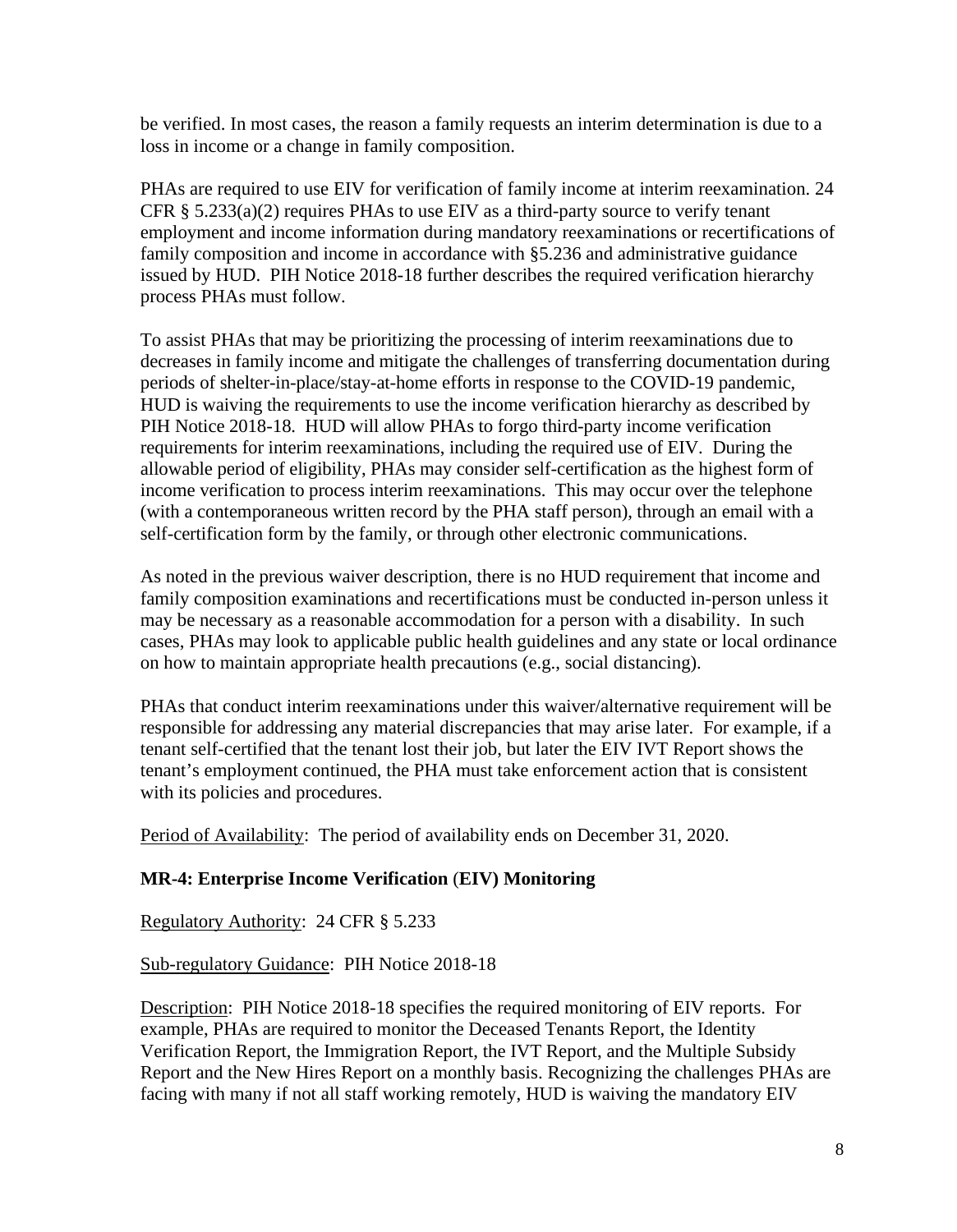monitoring requirements. PHAs are reminded that EIV data is overwritten; monthly or quarterly reports must be downloaded to preserve the data for a particular month or quarter.

Period of Availability: The period of availability ends on December 31, 2020.

# **MR-5: PHA Inspection Requirement: Annual Inspections**

Regulatory Authority: 24 CFR § 882.516(b)

Description: The Mod Rehab Program regulations require that the PHA must inspect or cause to be inspected each dwelling unit under contract at least annually and at such other times as may be necessary to assure that the owner is meeting the obligations to maintain the unit in decent, safe and sanitary condition and to provide the agreed upon utilities and other services. The PHA must take into account complaints and any other information coming to its attention in scheduling inspections.

HUD recognizes the unprecedented challenge the COVID-19 pandemic poses to PHAs in carrying out the most essential of Mod Rehab program administrative responsibilities – ensuring that assisted families are living in decent, safe, and sanitary housing. However, conducting physical inspections of units in many communities during the COVID-19 pandemic poses its own health risks for families, participating owners, and PHA personnel, and may run counter to public health orders, directives, or recommendations such as shelterin-place or other social distancing practices designed to contain and reduce exposure to COVID-19.

In order to provide PHAs with the necessary flexibilities to postpone the normally required inspections, HUD is waiving the annual inspection requirement and is allowing PHAs to delay annual inspections for Mod Rehab units. All delayed annual inspections must be completed as soon as reasonably possible but no later than one year after the date the annual inspection would have been required absent the waiver.

Any PHA that applies this waiver to its Mod Rehab program retains the right to conduct an inspection on any assisted unit at any time. The PHA must grant the reasonable accommodation requests of tenants with disabilities related to inspections. For example, a tenant with a respiratory disability may ask that an inspection be delayed in light of COVID-19 or that the inspectors wear masks and gloves and maintain a six-foot distance when entering their unit.

Crucially, use of this waiver by the PHA does not relieve owners of their responsibility to maintain the unit in accordance with HQS as required in the HAP contract, nor does it in any way restrict the PHA from taking action to enforce the owner's obligations.

Period of Availability: The PHA must conduct the delayed annual inspection as soon as reasonably possible but no later than one year after the date the annual inspection would have been required absent the waiver.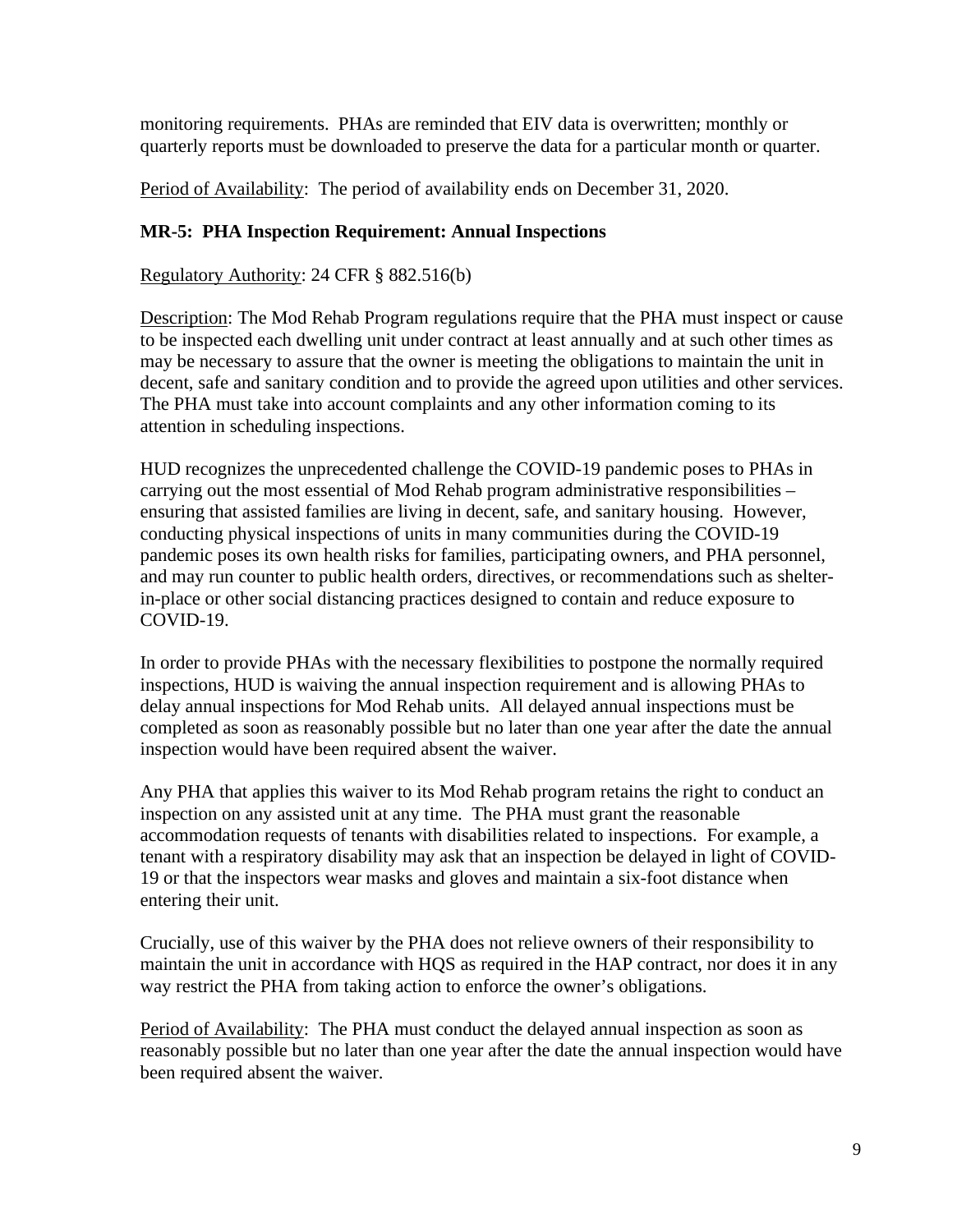# **MR-6: Adjustment of Utility Allowance**

## Regulatory Authority: 24 CFR § 882.510

Description: The regulations require that the PHA must determine, at least annually, whether an adjustment is required in the Utility Allowance applicable to units assisted under the Mod Rehab program on grounds of changes in utility rates or other change of general applicability to all units in the Mod Rehab program.

HUD is waiving this requirement to allow PHAs to delay the review and update of utility allowances.

Period of Availability: Any review and update of utility allowances that were due at some point in time in CY 2020 must be completed no later than December 31, 2020.

**PHA Reporting Requirements for Mod Rehab on HUD Form 50058.** PHAs must submit form HUD-50058 no later than 60 calendar days from the effective date of any action recorded on line 2b of the form HUD-50058. PIH Notice 2011-65 states HUD will monitor timeliness of reporting and may sanction a PHA for late reporting.

In Notice PIH 2020–05, published on April 10, 2020, HUD exercised its authority under the CARES Act to establish waivers and administrative flexibilities to provide relief to PHAs administering the public housing and HCV programs. Through that notice, HUD waived the 60 day deadline and provided that PHAs must submit form HUD-50058 for transactions impacted by implemented waivers and alternative requirements within 90 days of the effective date of action. HUD recognizes that PHAs that implement MoD Rehab waivers and alternative requirements under this Notice will also likely submit form HUD-50058 later than 60 calendar days from the effective date of certain actions, particularly related to reexaminations and inspections. Consequently, HUD is similarly waiving the 60-day deadline for the Mod Rehab program and providing that PHAs must submit form HUD-50058 for transactions within 90 days of the effective date of action.

Although this waiver provides up to 90 days for PHAs to submit HUD-50058 forms into IMS-PIC (Inventory Management System–PIH Information Center), HUD encourages those PHAs that are have operational capacity to do so to continue submitting HUD-50058 forms within the normal 60-day timeframe.

PIH recognizes this Notice and any subsequent Notices providing waiver authority to HUD-50058 submission requirements could impact the PHA's ability to submit HUD-50058 forms into the IMS-PIC system and potentially result in fatal errors. In order to minimize the occurrence of these errors resulting from implementing these waivers, PIH will be issuing guidance in the near future that will provide Mod Rehab PHAs with workarounds to avoid any potential issues in the PIC system.

For PHAs that submit HUD-50058 forms and receive a fatal error, PIH will not require these HUD-50058 forms to be re-submitted consistent with the waiver of reporting provisions in the Notice. PIH encourages these PHAs to not re-submit these forms until after PIH issues the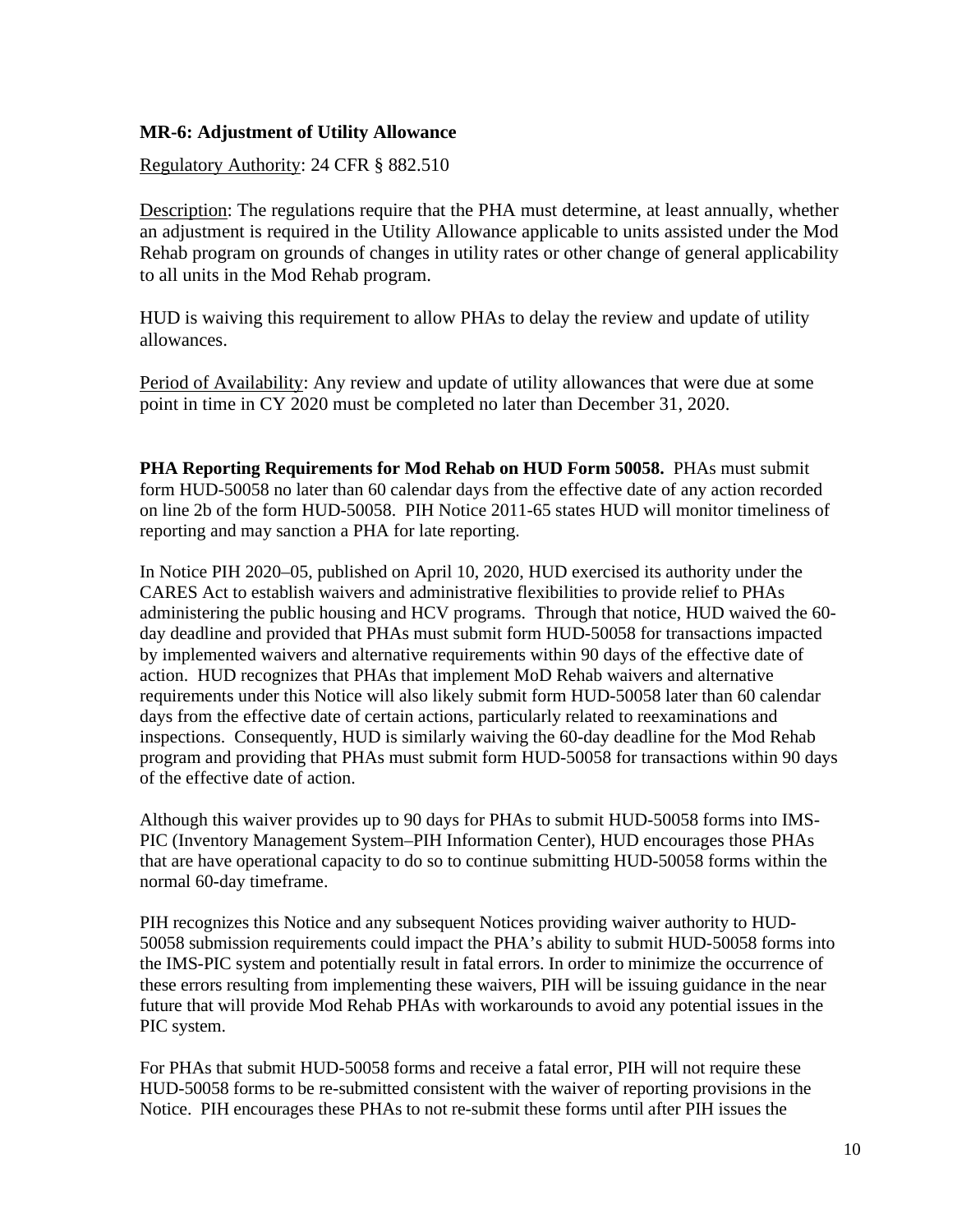revised guidance for HUD-50058 reporting. For PHAs that submit HUD-50058 forms successfully in the interim period before the new reporting guidance is issued, PIH may require corrections to these HUD-50058 forms and re-submission to IMS-PIC.

Period of Availability: The period of availability ends December 31, 2020.

- **14. Excluded Programs.** The provisions implemented by this notice do not apply to the HCV program and the Section 8 Mod Rehab SRO program.
- **15. Paperwork Reduction Act.** The information collection requirements contained in this document are approved by the (OMB) under the Paperwork Reduction Act of 1995 (44 U.S.C. 3501-3520). The OMB control number is 2577-0169.
- **16. Further Information**. Direct questions to the Housing Voucher Financial Management Division (FMD), Office of Public Housing and Voucher Programs, at PIHFinancialManagementDivision@hud.gov**.**

 $\sqrt{s}$ 

R. Hunter Kurtz, Assistant Secretary for Public and Indian Housing